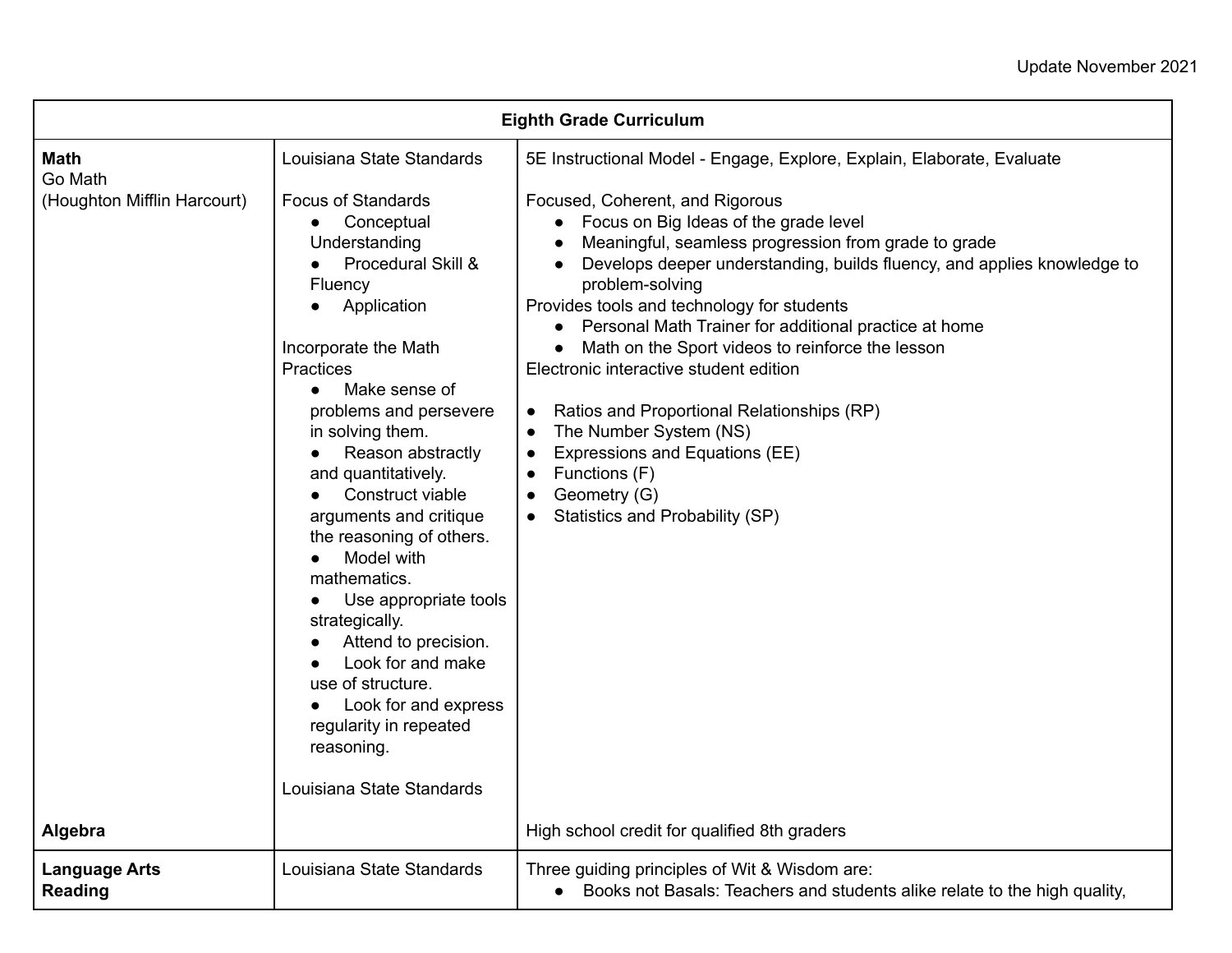| <b>Spelling</b><br>Wit & Wisdom | Louisiana ELA standards<br>provide appropriate content<br>for all grades, maintain high<br>expectations, and create a<br>logical connection of content<br>across and within grades.<br>The goal for students in<br>English language arts (ELA)<br>is to:<br>Read<br>$\bullet$<br>Understand complex,<br>grade-level texts<br><b>Express their</b><br>understanding of those texts<br>through writing and speaking. | award-winning texts. Each module has an overriding essential question;<br>subsequent lessons have specific focusing questions.<br>Integrated not Isolated - Students develop skills in the four key areas of<br>reading, writing, listening and speaking based on the topic of the unit and<br>within the core texts<br>Knowledge Building - Every module in each grade focuses on a topic while<br>$\bullet$<br>building background knowledge, vocabulary, and other essential literacy<br>skills.                                                                                                                                                                                                                                                                                                                                                                                                  |
|---------------------------------|--------------------------------------------------------------------------------------------------------------------------------------------------------------------------------------------------------------------------------------------------------------------------------------------------------------------------------------------------------------------------------------------------------------------|------------------------------------------------------------------------------------------------------------------------------------------------------------------------------------------------------------------------------------------------------------------------------------------------------------------------------------------------------------------------------------------------------------------------------------------------------------------------------------------------------------------------------------------------------------------------------------------------------------------------------------------------------------------------------------------------------------------------------------------------------------------------------------------------------------------------------------------------------------------------------------------------------|
| <b>Writing</b>                  | <b>IEW: Institute for Excellence</b><br>in Writing                                                                                                                                                                                                                                                                                                                                                                 | Scripted<br>Versatile in line with reading curriculums/novels                                                                                                                                                                                                                                                                                                                                                                                                                                                                                                                                                                                                                                                                                                                                                                                                                                        |
| <b>Fix It Grammar</b>           | <b>IEW: Institute for Excellence</b><br>in Writing                                                                                                                                                                                                                                                                                                                                                                 | Fix It! encourages students to immediately apply new grammar knowledge in<br>context, aiding in the transfer of grammar skills into their own writing.                                                                                                                                                                                                                                                                                                                                                                                                                                                                                                                                                                                                                                                                                                                                               |
| <b>Social Studies</b>           | Louisiana State Standards<br>America History                                                                                                                                                                                                                                                                                                                                                                       | Textbook resources from Louisiana Indians to the Huey P. Long Era.<br><b>Standard 1 - Historical Thinking Skills</b><br>Students use information and concepts to analyze, interpret, and<br>$\circ$<br>draw conclusions from historical events.<br>Standard 2 - Key Events, Ideas and People<br>Students analyze how the contributions of key events, ideas, and<br>$\circ$<br>people influenced the development of modern Louisiana<br><b>Standard 3 - Geography Skills</b><br>Students develop spatial understanding through the study of location,<br>$\circ$<br>distance, direction, pattern, shape, and arrangement.<br><b>Standard 4 – Culture</b><br>Students analyze the relationships between cultural groups and<br>$\circ$<br>physical features of Louisiana.<br><b>Standard 5 - Environment</b><br>Students analyze the effects of the environment on people and<br>places in Louisiana. |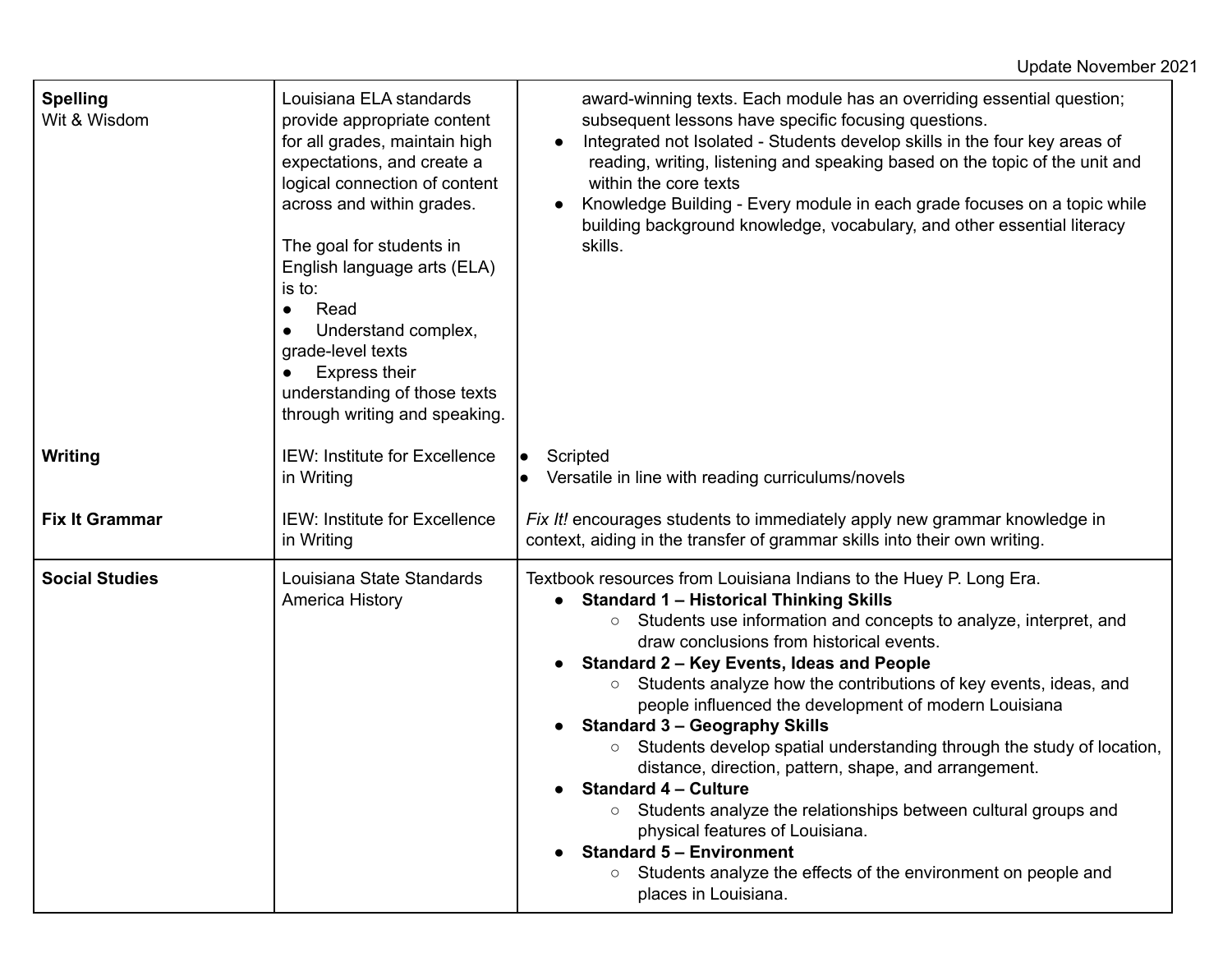| <b>Social Studies continued</b> |                                                                                                                                                                   | Standard 6 – Government: Purposes, Foundation, and Structure<br>Students examine the foundation, structure, and purposes of<br>$\circ$<br>Louisiana government and the correlations between local, state, and<br>federal governments.<br><b>Standard 7 - Global Awareness</b><br>○ Students interpret the role of Louisiana in a global society.<br><b>Standard 8 - Civic Literacy</b><br>Students examine the rights and responsibilities of Louisiana citizens<br>$\bigcirc$<br>that enable them to become informed participants in civic life.<br><b>Standard 9 - Resources</b><br>Students analyze Louisiana's natural, human, and capital resources<br>$\bigcirc$<br>and their connection to the past and present economy.                                                                                                                                                                                                                                                                                                                                                                                                                                                                                                                                                                                     |
|---------------------------------|-------------------------------------------------------------------------------------------------------------------------------------------------------------------|---------------------------------------------------------------------------------------------------------------------------------------------------------------------------------------------------------------------------------------------------------------------------------------------------------------------------------------------------------------------------------------------------------------------------------------------------------------------------------------------------------------------------------------------------------------------------------------------------------------------------------------------------------------------------------------------------------------------------------------------------------------------------------------------------------------------------------------------------------------------------------------------------------------------------------------------------------------------------------------------------------------------------------------------------------------------------------------------------------------------------------------------------------------------------------------------------------------------------------------------------------------------------------------------------------------------|
| <b>Science</b>                  | <b>Science Dimensions</b><br>(Houghton Mifflin Harcourt)<br><b>NGSS (Next Generation</b><br>Science Standards)<br>Selected lessons of<br><b>Generation Genius</b> | Use 5 E model - parallels Go Math.<br>$\bullet$<br>5 Es: Engage, Explore, Explain, Elaborate, & Evaluate<br>lo<br>Overall Program Philosophy:<br>$\bullet$<br>o Integrate the Three Dimensions Science Learning<br><b>Science and Engineering Practices</b><br>$\bullet$<br><b>Disciplinary Core Ideas</b><br><b>Crosscutting Concepts</b><br>Investigation-driven activities and labs<br>$\circ$<br>As opposed to worksheets, students will engage in writing journals,<br>$\circ$<br>reports, posters, and media presentations<br>As opposed to rote memorization, students use facts and terminology<br>$\circ$<br>learned as needed while developing explanations and designing<br>solutions supported by evidence-based arguments and reasoning<br>Instead of teachers giving every step, students are given the<br>$\circ$<br>resources to design a plan, test a plan, make conclusions, etc.<br>Moving forward<br>We are using evidence-based notebooks, forming own questions and<br>$\circ$<br>conjectures prior to learning and revisiting at the end to confirm,<br>reject, or edit original thinking<br>Most labs are virtual<br>$\circ$<br>Funding available to make labs more interactive and hands-on -<br>moving these directions given stability of a teacher with experience<br>with this program |
| <b>Theology</b>                 | We Believe- We Live Our<br>Faith As Members of the                                                                                                                | Daily Prayer<br>$\bullet$<br><b>Prayers Learned</b>                                                                                                                                                                                                                                                                                                                                                                                                                                                                                                                                                                                                                                                                                                                                                                                                                                                                                                                                                                                                                                                                                                                                                                                                                                                                 |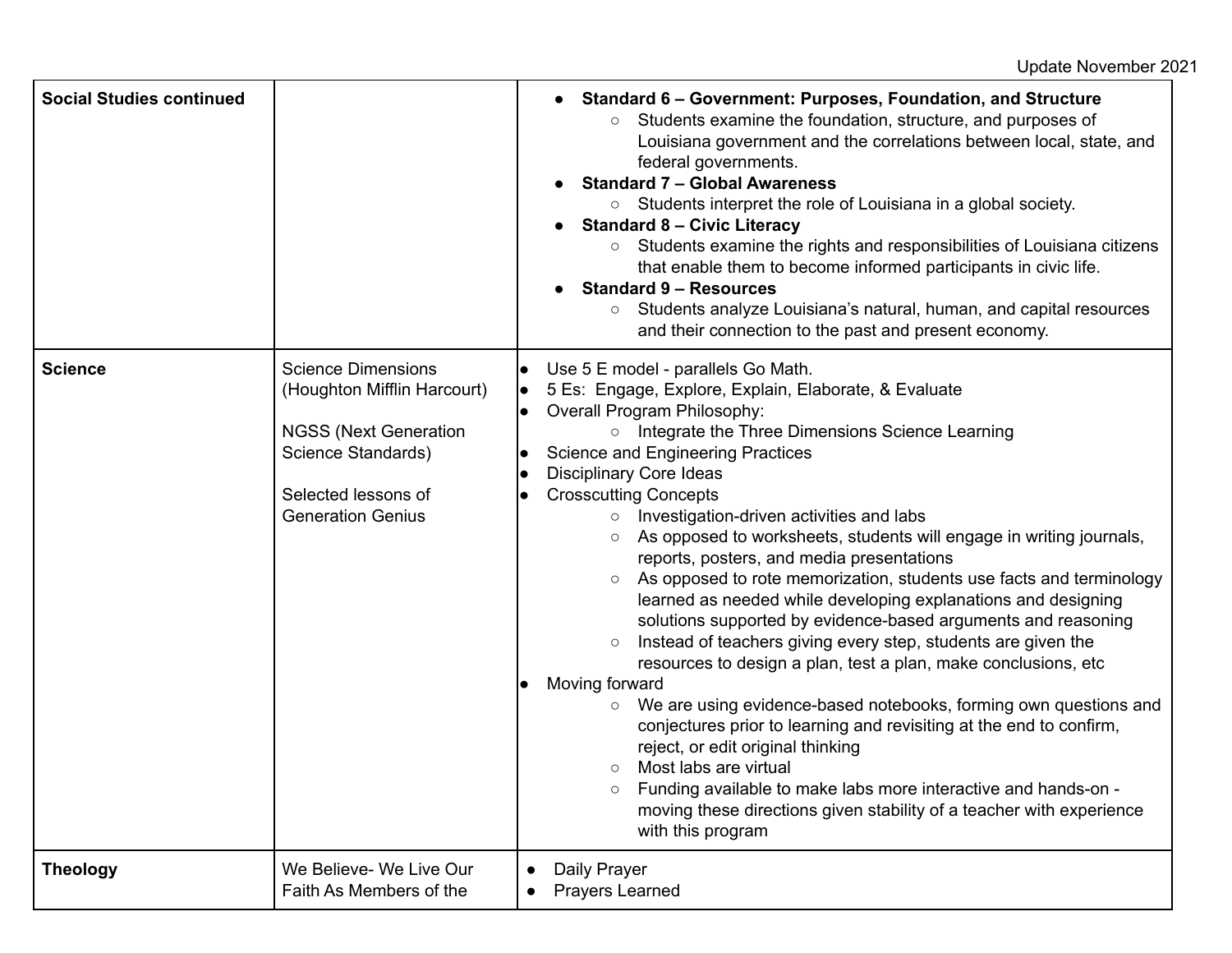| <b>Theology continued</b> | Church (Sadlier) | Sign of the Cross<br>$\circ$                                 |
|---------------------------|------------------|--------------------------------------------------------------|
|                           |                  | The Lord's Prayer<br>$\circlearrowright$                     |
|                           |                  | <b>Hail Mary</b><br>$\circ$                                  |
|                           |                  | Glory Be<br>$\circ$                                          |
|                           |                  | <b>Grace before Meals</b><br>$\circ$                         |
|                           |                  | Angel of God Prayer<br>$\circ$                               |
|                           |                  | Mass responses<br>$\circ$                                    |
|                           |                  | <b>Act of Contrition</b><br>$\circ$                          |
|                           |                  | Trinity<br>$\circ$                                           |
|                           |                  | Apostles' Creed<br>$\circ$                                   |
|                           |                  | <b>Great Commandment</b><br>$\circ$                          |
|                           |                  | <b>Ten Commandments</b><br>$\circ$                           |
|                           |                  | Locate Bible passages by book, chapter, and verse<br>$\circ$ |
|                           |                  | <b>Liturgical Year</b><br>$\circ$                            |
|                           |                  | Sacraments<br>$\circ$                                        |
|                           |                  | Gifts of the Holy Spirit<br>$\circ$                          |
|                           |                  | Order of the Mass<br>$\circ$                                 |
|                           |                  | Prayer to the Holy Spirit<br>$\circ$                         |
|                           |                  | <b>Eucharistic Adoration</b><br>$\circ$                      |
|                           |                  | Holy Days of Obligation<br>$\circ$                           |
|                           |                  | <b>Beatitudes</b><br>$\circ$                                 |
|                           |                  | Nicene Creed<br>$\circ$                                      |
|                           |                  | <b>Old Testament Books</b><br>$\circ$                        |
|                           |                  | <b>Stations of the Cross</b><br>$\circ$                      |
|                           |                  | New Commandment<br>$\circ$                                   |
|                           |                  | <b>New Testament Books</b><br>$\circ$                        |
|                           |                  | Mysteries of the Rosary<br>$\circ$                           |
|                           |                  | <b>Theological and Cardinal Virtues</b><br>$\circ$           |
|                           |                  | Precepts of the Church<br>$\circ$                            |
|                           |                  | Days of Fasting and Abstinence<br>$\circ$                    |
|                           |                  | Sacraments (their scriptural foundations)<br>$\circ$         |
|                           |                  | Ecumenism<br>$\circ$                                         |
|                           |                  | Interreligious Dialogue<br>$\circ$                           |
|                           |                  | Two Class Masses (Participants)<br>$\bullet$                 |
|                           |                  | <b>Weekly Mass</b><br>$\bullet$                              |
|                           |                  | First & Third Friday Rosary<br>$\bullet$                     |
|                           |                  | <b>First Thursday Adoration</b><br>$\bullet$                 |
|                           |                  | Blessing of the Pets<br>$\bullet$                            |
|                           |                  | Blessing of the Tombs<br>$\bullet$                           |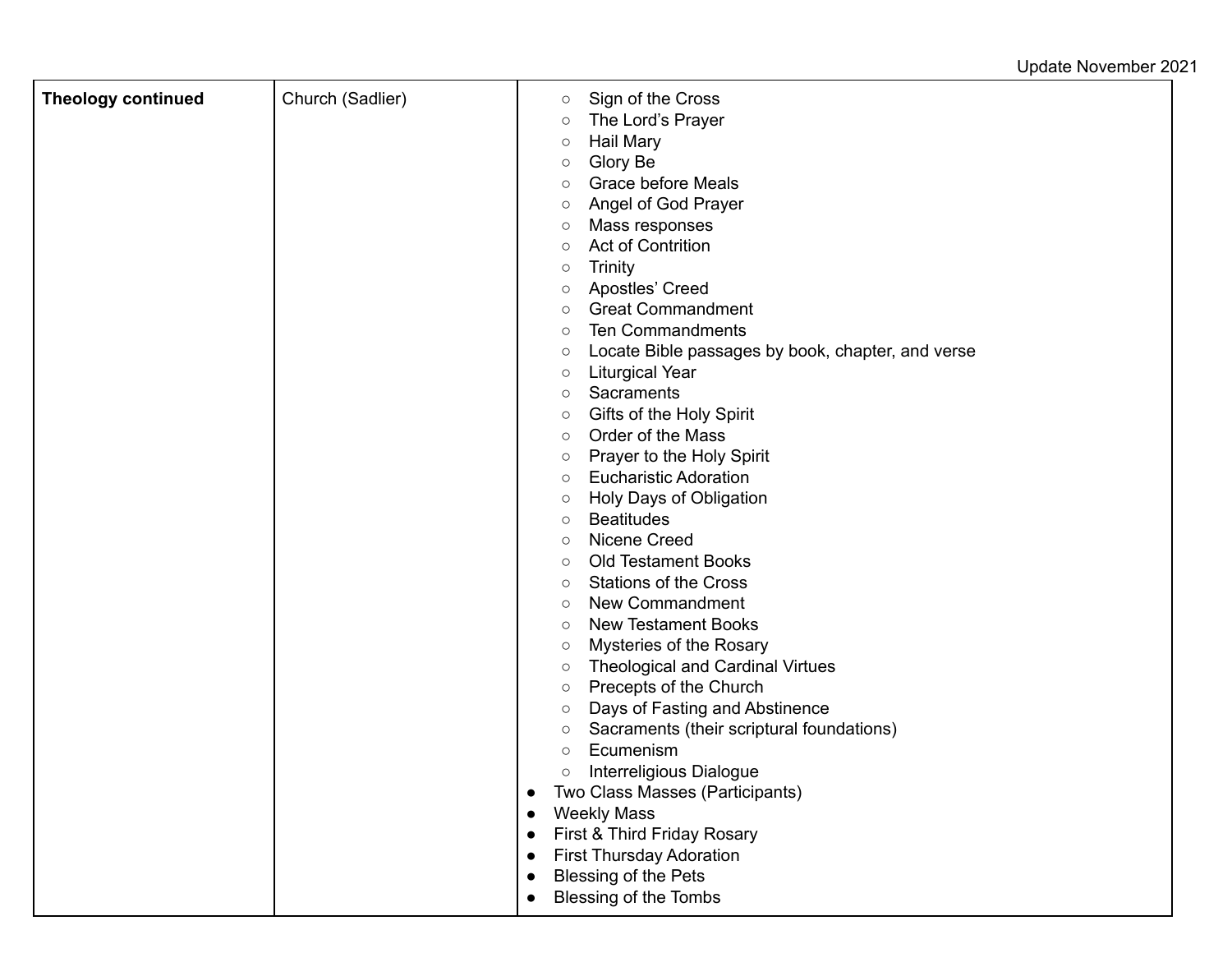Update November 2021

| <b>Theology continued</b> | <b>Virtues in Practice</b><br>Theology of the Body | Blessing of the Throats<br>$\bullet$<br>St. Joseph's Altar Presentation<br>$\bullet$<br>The way of the Cross<br><b>Community Service Projects</b><br>$\bullet$<br>Passion Play (Participants)<br><b>Yearly Retreat</b><br>$\bullet$<br>Convocation (Weekly)<br>Candlelight Ceremony with Kindergarten buddies<br>The Virtues in Practice Program focuses on the same virtue school-wide for a month<br>at a time. It covers 27 virtues over a three-year cycle, with 81 saints held as models<br>of the virtues. The years focus on the Year of Faith, Year of Hope, and Year of<br>Charity.                                                                                                                                      |
|---------------------------|----------------------------------------------------|-----------------------------------------------------------------------------------------------------------------------------------------------------------------------------------------------------------------------------------------------------------------------------------------------------------------------------------------------------------------------------------------------------------------------------------------------------------------------------------------------------------------------------------------------------------------------------------------------------------------------------------------------------------------------------------------------------------------------------------|
| <b>Testing</b>            | Pre-ACT Testing                                    | ACT Aspire is an assessment system that measures academic achievement<br>in English, Math, Reading, Science, and Writing in grades 3 through 10.<br>Highlights progress toward the ACT College and Career Readiness<br>$\bullet$<br>Standards and Benchmarks.<br>Connects a student's score to specific skills and knowledge important for<br>college and work success.<br>Connects students' performance with reading benchmarks.<br>Identifies students in need of intervention and enrichment opportunities.<br>$\bullet$<br>Interim Tests administered two to three times per year in English, Math,<br>Reading, and Science<br>Summative Test administered in the Spring in English, Math, Reading,<br>Science, and Writing. |
|                           | <b>STAR Reading</b>                                | STAR Reading is an assessment of reading comprehension and skills for<br>independent readers through grade 12. STAR Reading tracks development in five<br>domains: Word Knowledge and Skills, Comprehension Strategies and Constructing<br>Meaning, Analyzing Literary Text, Understanding Author's Craft, and Analyzing<br>Argument and Evaluating Text.                                                                                                                                                                                                                                                                                                                                                                         |